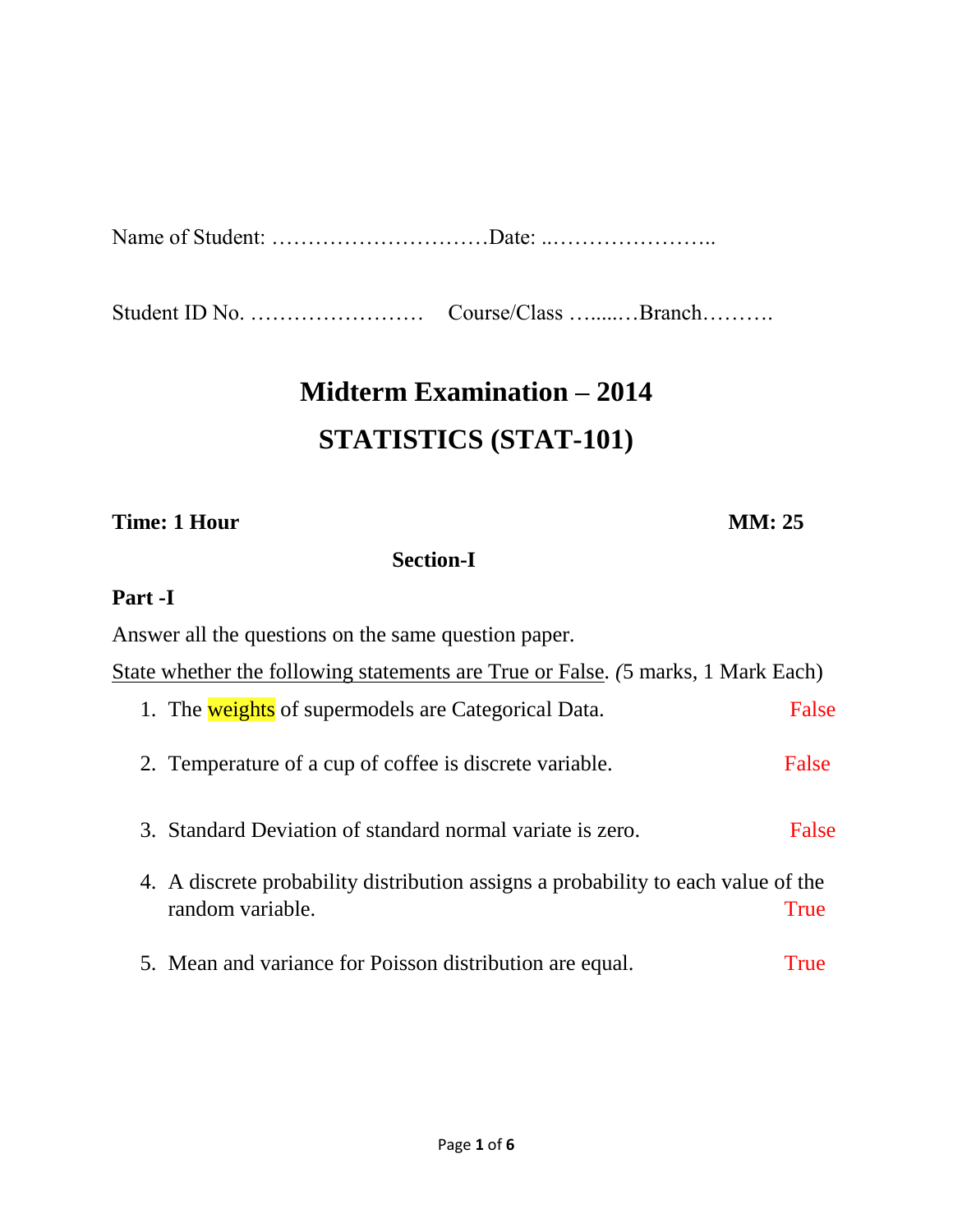#### **Part-II (Multiple Choice Questions)** *(*5 marks*,* 1 Mark Each*)*

- 1. A statistical data consists of names or labels is called
	- a. Quantitative data
	- b. Categorical
	- c. Qualitative data
	- d. b and c both

### 2. A line graph that depicts cumulative frequencies is called a

- a. Histogram
- b. Ogive
- c. Pie-chart
- d. Scatter Diagram

#### 3. The sum of deviations about the mean is always:

- a. Zero
- b. Range
- c. Positive
- d. Negative
- 4. The events A and B are mutually exclusive, if  $P(A)=0.7$ ,  $P(B)=0.2$  and  $P(A \cap B) = 0.4$ , then  $P(A \text{ or } B)$  will be
	- a. 0.10
	- b. 0.9
	- c. 0.15
	- d. 0.41
- 5. Which of the following statements is/are true regarding the normal distribution curve?
	- a. it is symmetrical
	- b. it is bell-shaped
	- c. its mean, median and mode are located at the same point
	- d. all of the above statements are true

| $\sqrt{10}$ |  | $\sim$ . |  |
|-------------|--|----------|--|
| Answers     |  |          |  |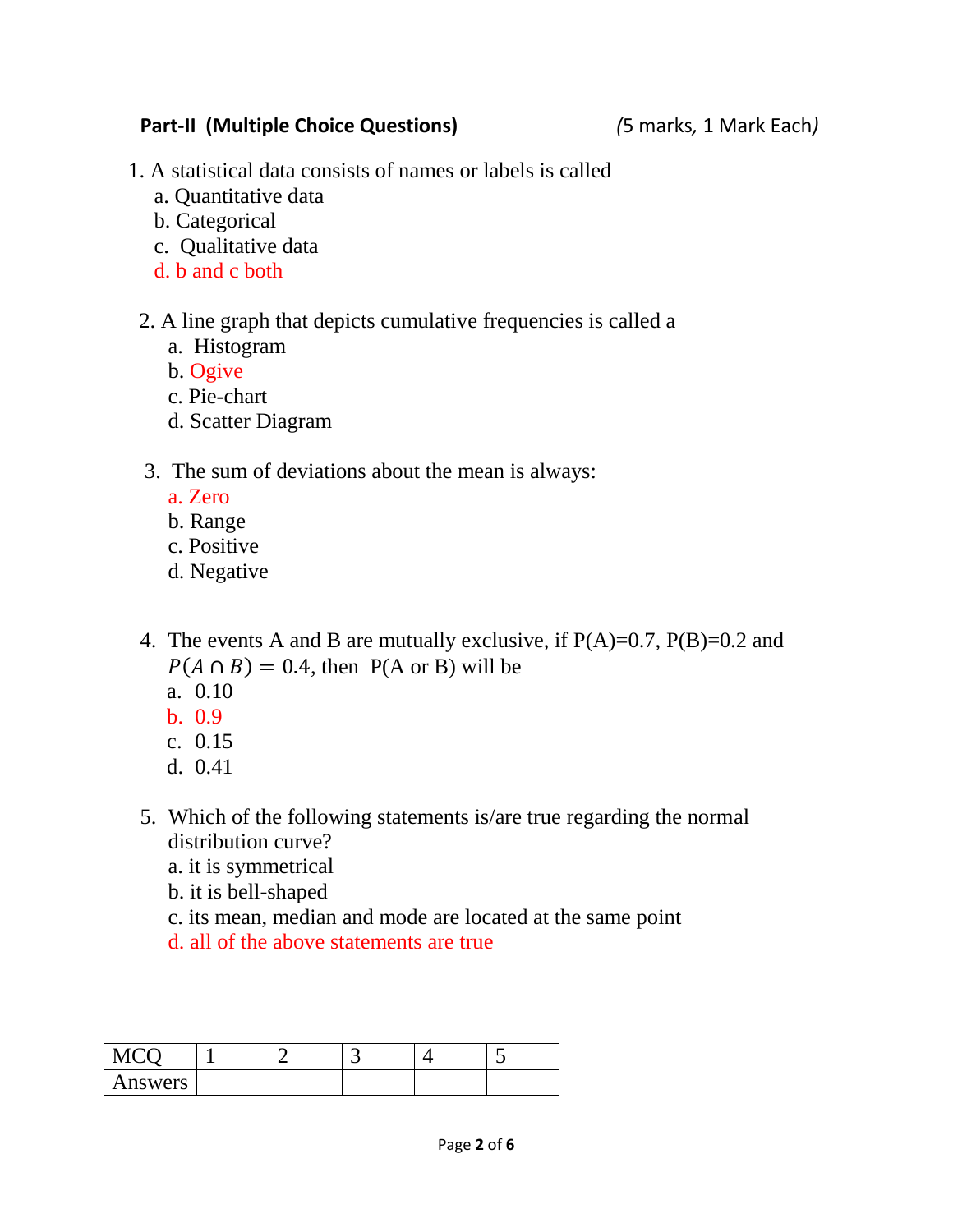### **Section-II**

#### SHORT ANSWER TYPE QUESTIONS (10 marks, 2 Marks Each)

1. What is the difference between parameter and statistic?

Answer.

A numerical measurement describing some characteristic of a population is called parameter while a numerical measurement describing some characteristic of a sample is called statistic.

2. If the mean of a normal distribution is 85 and its standard deviation is 3.5, then find the z-score of the data value 90.25.

Solution:

$$
z = \frac{90.25 - 85}{3.5} = 1.5
$$

3. The mean of a sample contains 6 values is equal 5, The values are : 3,8,6,5,7, X .Find the missing value X.

Solution:

Mean = 
$$
\overline{X}
$$
 =  $\frac{3+8+6+5+7+x}{6}$   
5 =  $\frac{29+x}{6}$ ; 30 = 29 + x; x = 1

4. Calculate the relative frequency and cumulative frequency and percent frequency Solution :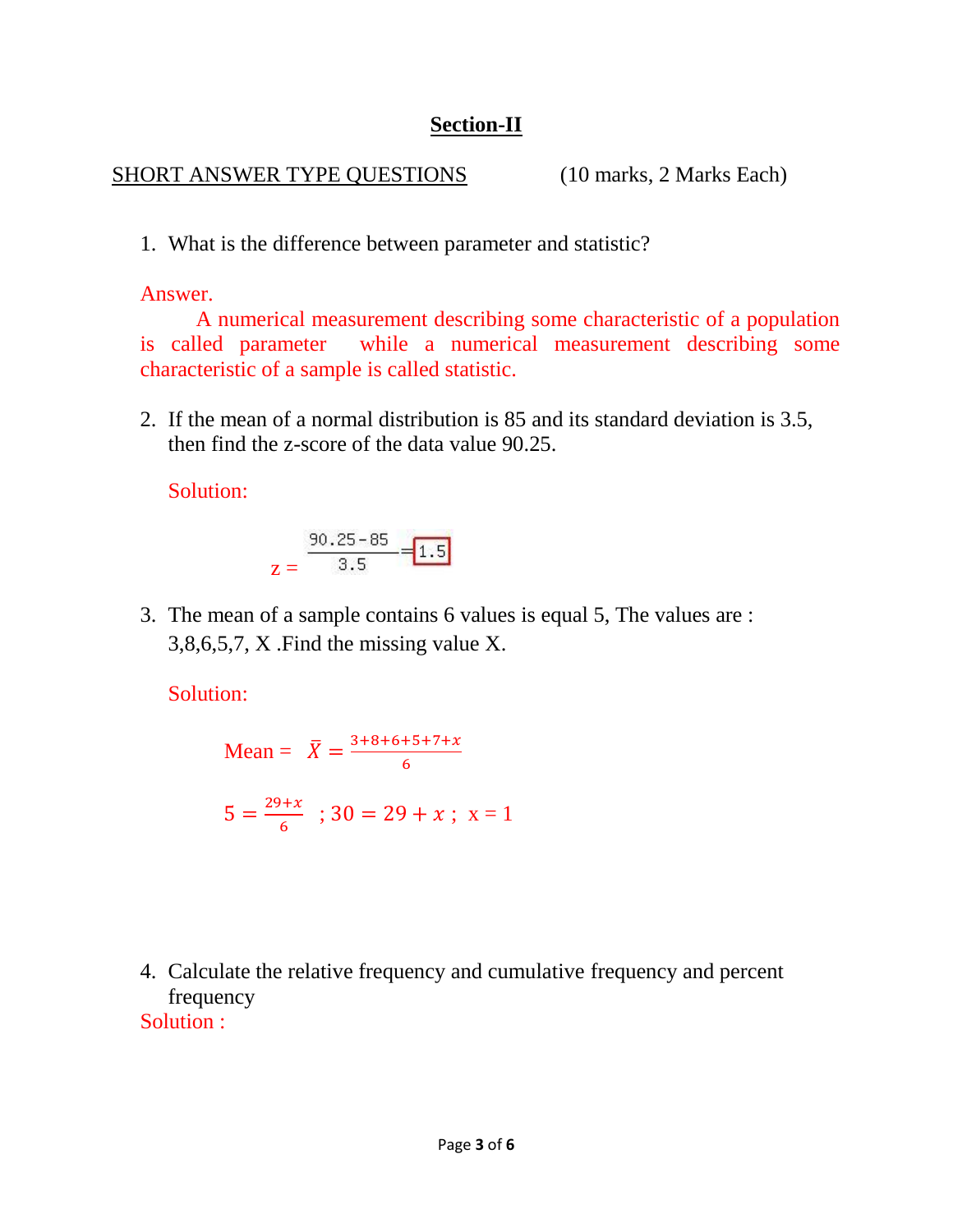| <b>Degrees</b>   | <b>Frequency</b> | <b>Relative Frequency</b> | <b>Percent Frequency</b> |  |  |
|------------------|------------------|---------------------------|--------------------------|--|--|
| None             | $\overline{2}$   | 0.08                      | 8                        |  |  |
| <b>Bachelor</b>  | 11               | 0.44                      | 44                       |  |  |
| <b>Master</b>    | 7                | 0.28                      | 28                       |  |  |
| <b>Doctorate</b> | 5                | 0.20                      | 20                       |  |  |
| <b>Total</b>     | 25               | 1.00                      | 100                      |  |  |

5. A person tosses a coin three times and records whether it comes up heads or tails.

- a) What is the probability of tossing exactly two heads in three tosses?
- b) What is the probability of tossing at least one head in three tosses?

Solution:

The set of all possible outcomes =  $8 = 2^3$ 

## {HHH, TTT, HHT, TTH, HTH, THT, HTT, THH}

a)

 $P(2 \text{ heads}) = 3/8 = .375$ 

binomial formula (Table) can be used also:  $0.375 = \frac{3!}{(3-2)!2!} * 0.5^2 * 0.5^1$ 

b) P(at least 1 head) = 1- P(no Heads) =  $7/8 = .875$ binomial formula (Table) can be used also

P(no Heads)= $\frac{3!}{(3-0)!0!} * 0.5^0 * 0.5^3 = 0.125$ 

P(at least 1 head) =  $1 - 0.125 = 0.875$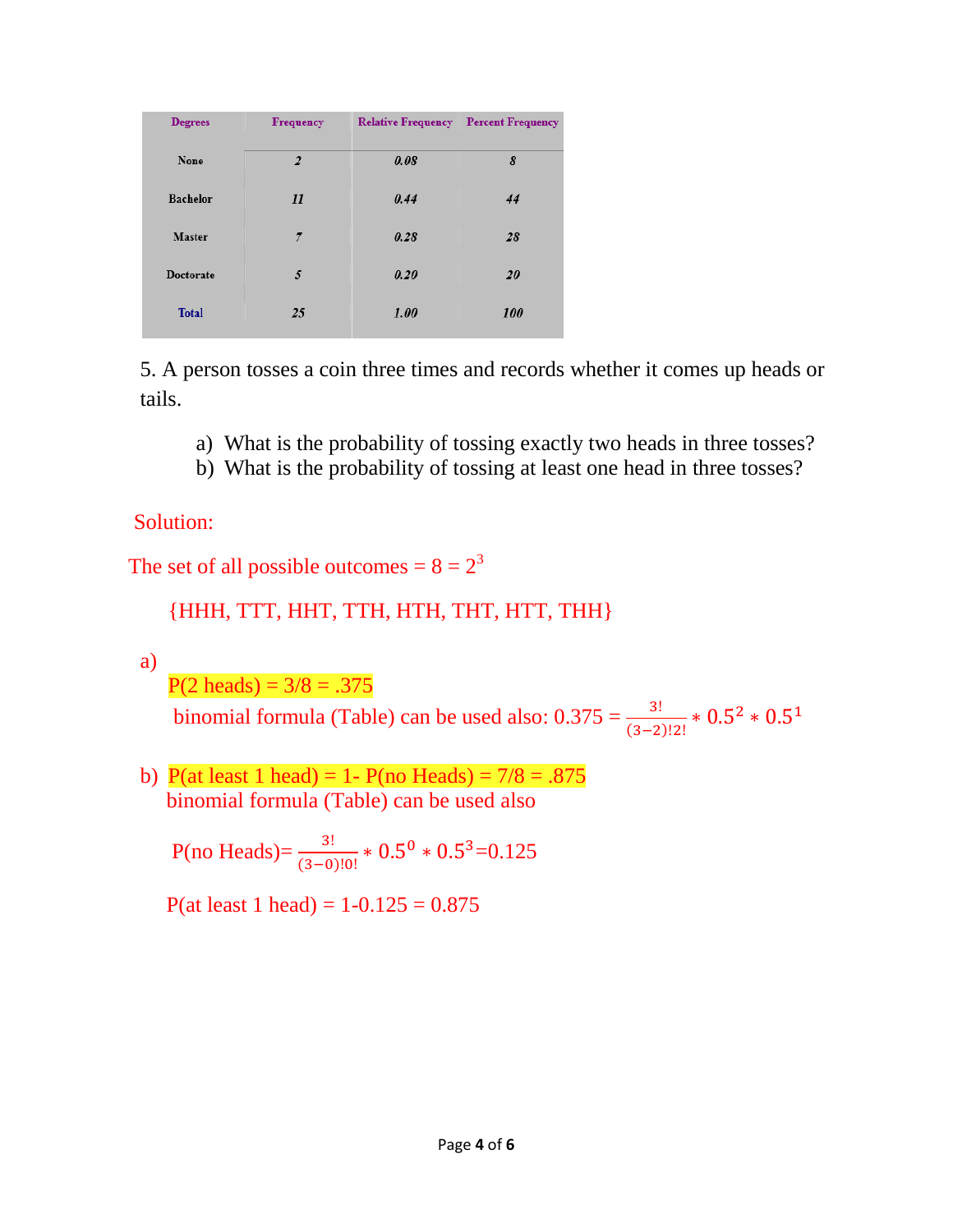#### **Section-III**

Attempt any one of the following Essay Type Questions (5 Marks)

Q 2. Consider the following three data sets A, B and C.

 $A = \{9,10,11,7,13\}$ 

 $B = \{10, 10, 10, 10, 10\}$  and

 $C = \{1,1,10,19,19\}$ 

#### Find

a. Calculate the mean of each data set.

b. Calculate the standard deviation of each data set.

## Solution:

a. mean of Data set  $A = (9+10+11+7+13)/5 = 10$ 

mean of Data set B =  $(10+10+10+10+10)/5 = 10$ 

mean of Data set  $C = (1+1+10+19+19)/5 = 10$ 

#### b.

Standard Deviation Data set A

$$
= \sqrt{[(9-10)^2 + (10-10)^2 + (11-10)^2 + (7-10)^2 + (13-10)^2)} / 5 ] = 2
$$

Standard Deviation Data set B

$$
= \sqrt{[( (10-10)^2 + (10-10)^2 + (10-10)^2 + (10-10)^2 + (10-10)^2 )/5 } ] = 0
$$

Standard Deviation Data set C

$$
= \sqrt{[( (1-10)^2 + (1-10)^2 + (10-10)^2 + (19-10)^2 + (19-10)^2 )/5 ]} = 8.05
$$